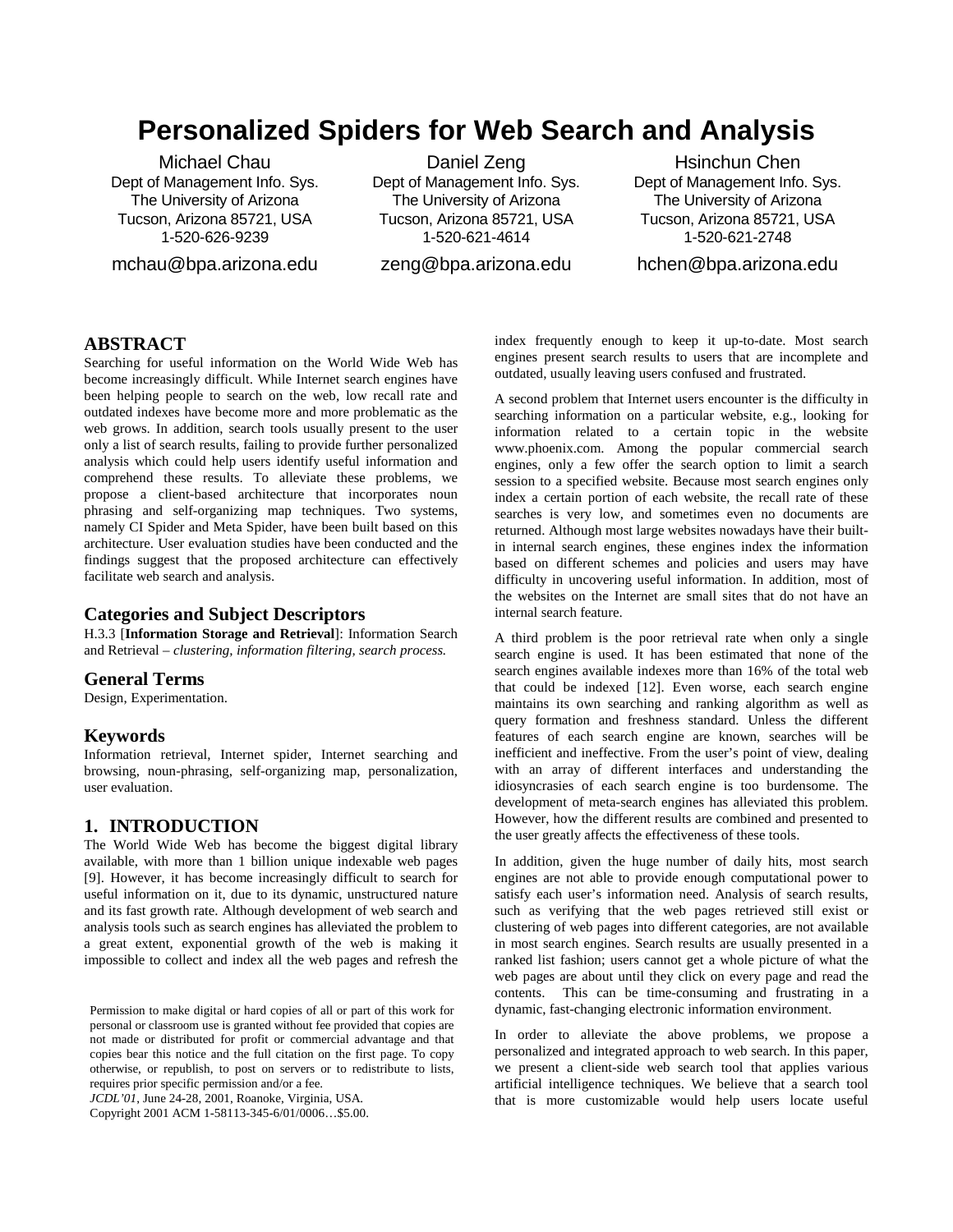information on the web more effectively. The client-based architecture also allows for greater computation power and resources to provide better searching and analysis performance. We have conducted two experiments to evaluate the performance of different prototypes built according to this architecture.

# **2. RELATED WORK**

In order to address the information overload problem on the web, research has been conducted in developing techniques and tools to analyze, categorize and visualize large collections of web pages, among other text documents. A variety of tools have been developed to assist searching, gathering, monitoring and analyzing information on the Internet.

# **2.1 Web Search Engines and Spiders**

Many different search engines are available on the Internet. Each has its own characteristics and employs its preferred algorithm in indexing, ranking and visualizing web documents. For example, AltaVista (www.altavista.com) and Google (www.google.com) allow users to submit queries and present web pages in a ranked order, while Yahoo! (www.yahoo.com) groups websites into categories, creating a hierarchical directory of a subset of the Internet.

Another type of search engine is comprised of meta-search engines, such as MetaCrawler (www.metacrawler.com) and Dogpile (www.dogpile.com). These search engines connect to multiple search engines and integrate the results returned. As each search engine covers different portion of the Internet, meta-search engines are useful when the user needs to get as much of the Internet as possible. There are also special-purpose topic-specific search engines [4]. For example, BuildingOnline (www.buildlingonline.com) specializes in searching in the building industry domain on the web, and LawCrawler (www.lawcrawler.com) specializes in searching for legal information on the Internet.

Internet spiders (a.k.a. crawlers), have been used as the main program in the backend of most search engines. These are programs that collect Internet pages and explore outgoing links in each page to continue the process. Examples include the World Wide Web Worm [16], the Harvest Information Discovery and Access System [1], and the PageRank-based Crawler [5].

In recent years, many client-side web spiders have been developed. Because the software runs on the client machine, more CPU time and memory can be allocated to the search process and more functionalities are possible. Also, these tools allow users to have more control and personalization options during the search process. For example, Blue Squirrel's WebSeeker (www.bluesquirrel.com) and Copernic 2000 (www.copernic.com) connect with different search engines, monitor web pages for any changes, and schedule automatic search. Focused Crawler [2] locates web pages relevant to a pre-defined set of topics based on example pages provided by the user. In addition, it also analyzes the link structures among the web pages collected.

# **2.2 Monitoring and Filtering**

Because of the fast changing nature of the Internet, different tools have been developed to monitor websites for changes and filter out unwanted information. Push Technology is one of the emerging technologies in this area. The user first needs to specify some areas of interest. The tool will then automatically push related information to the user. Ewatch (www.ewatch.com) is one such example. It monitors information not only from web pages but also from Internet Usenet groups, electronic mailing lists, discussion areas and bulletin boards to look for changes and alert the user.

Another popular technique used for monitoring and filtering employs a software agent, or intelligent agent [15]. Personalized agents can monitor websites and filter information according to particular user needs. Machine learning algorithms, such as an artificial neural network, are usually implemented in agents to learn the user's preferences.

# **2.3 Indexing and Categorization**

There have been many studies in textual information analysis of information retrieval and natural language processing. In order to retrieve documents based on given concepts, the documents have to be indexed. Automatic indexing algorithms have been used widely to extract key concepts from textual data. It having been shown that automatic indexing is as effective as human indexing [18], many proven techniques have been developed. Linguistics approaches such as noun phrasing also have been applied to perform indexing for phrases rather than just words [21]. These techniques are useful in extracting meaningful terms from text documents not only for document retrieval but also for further analysis.

Another type of analysis tool is categorization. These tools allow a user to classify documents into different categories. Some categorization tools facilitate the human categorization process by simply providing a user-friendly interface. Tools that are more powerful categorize documents automatically, allowing users to quickly identify the key topics involved in a large collection of documents [e.g., 8, 17, 23].

In document clustering, there are in general two approaches. In the first approach, documents are categorized based on individual document attributes. An attribute might be the query term's frequency in each document [7, 22]. NorthernLight, a commercial search engine, is another example of this approach. The retrieved documents are organized based on the size, source, topic or author of each document. Other examples include Envision [6] and GRIDL [19].

In the second approach, documents are classified based on interdocument similarities. This approach usually includes some kind of machine learning algorithms. For example, the Self-Organizing Map (SOM) approach classifies documents into different categories which are defined during the process, using neural network algorithm [10]. Based on this algorithm, the SOM technique automatically categorizes documents into different regions based on the similarity of the documents. It produces a data map consisting of different regions, where each region contains similar documents. Regions that are similar are located close to each other. Several systems utilizing this technique have been built [3, 11, 14].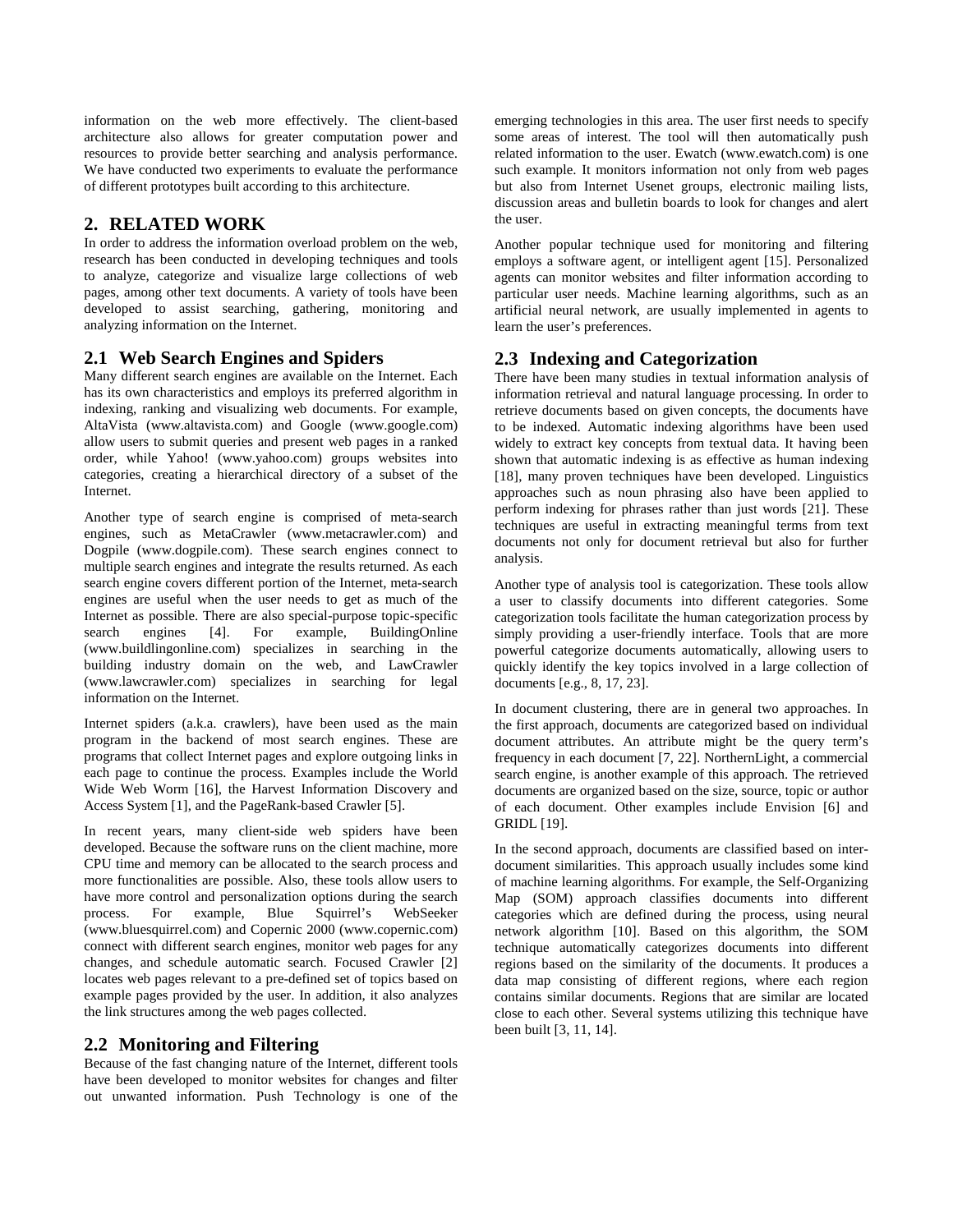

**Figure 1. Example of a User Session with CI Spider**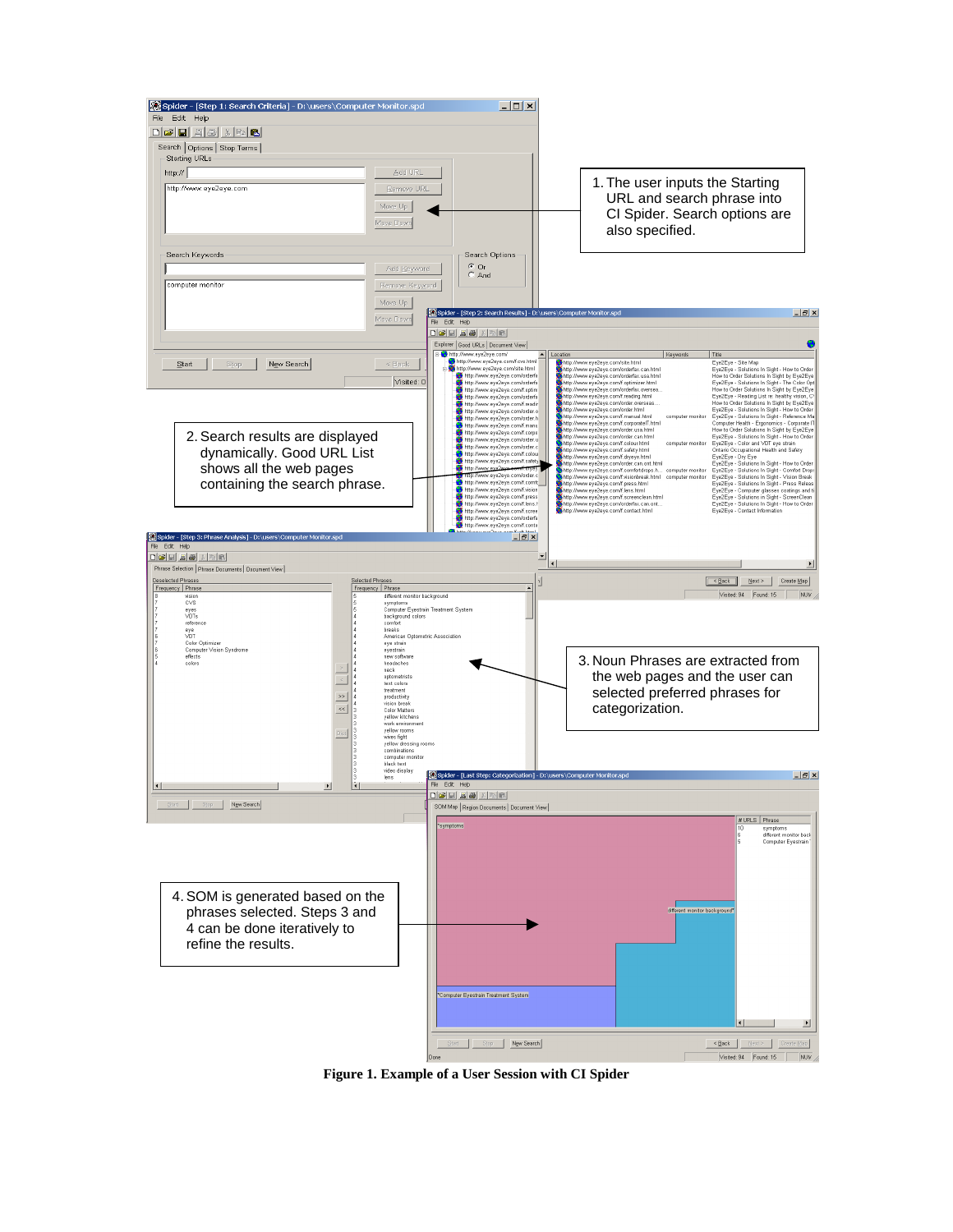

**Figure 2. Example of a User Session with Meta Spider**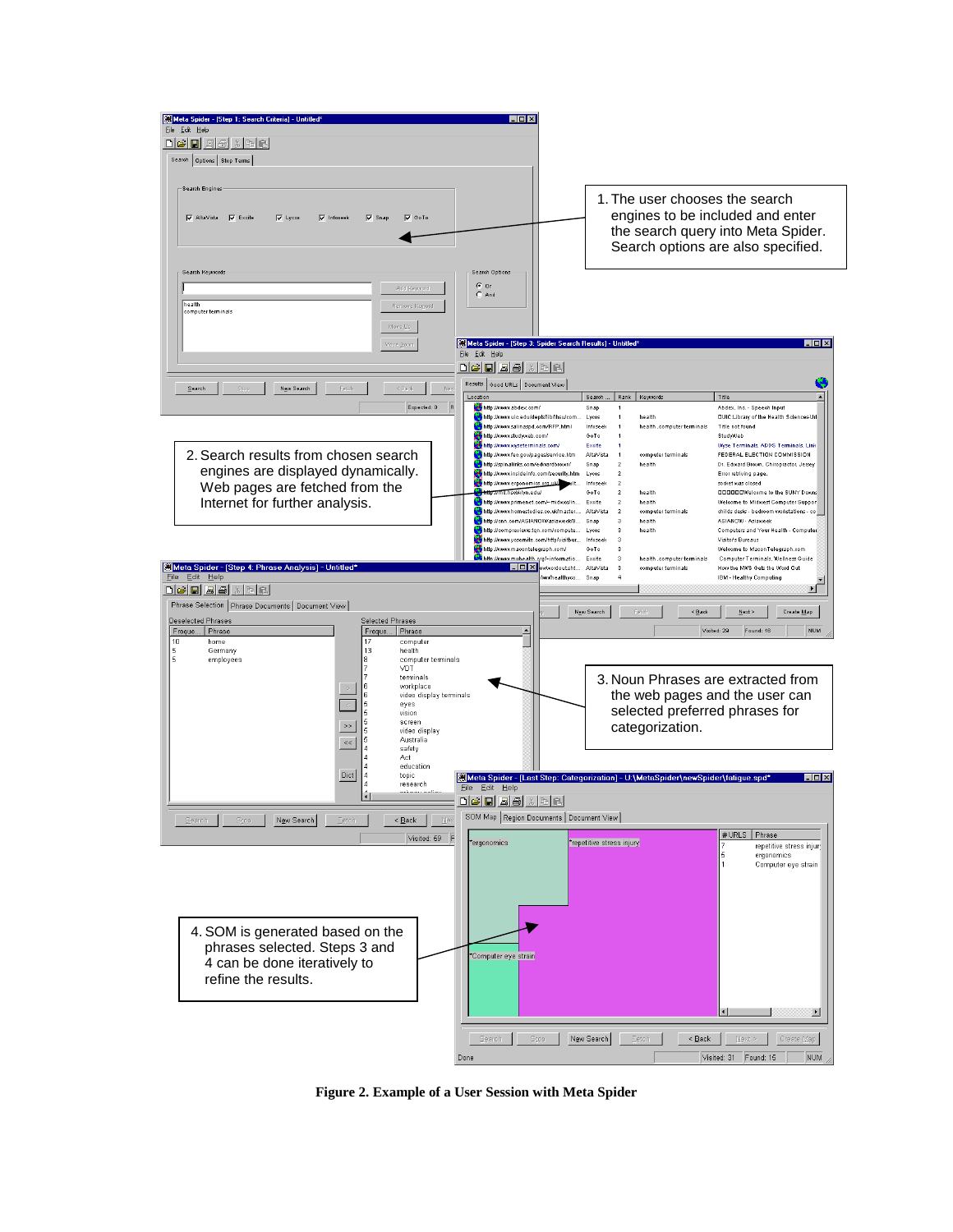# **3. SYSTEM DESIGN**

Two different prototypes based on the proposed architecture have been built. Competitive Intelligence Spider, or CI Spider, collects web pages on a real-time basis from websites specified by the user and performs indexing and categorization analysis on them, to provide the user with a comprehensive view of the websites of interest. A sample user session with CI Spider is shown in Figure 1. The second tool, Meta Spider, has similar functionalities as the CI Spider, but instead of performing breadth-first search on a particular website, connects to different search engines on the Internet and integrates the results. A sample user session with Meta Spider is shown in Figure 2.

The architecture of CI Spider and Meta Spider is shown in Figure 3. There are 4 main components, namely (1) User Interface, (2) Internet Spiders, (3) Noun Phraser, and (4) Self-Organizing Map (SOM). These components work together as a unit to perform web search and analysis.



**Figure 3. System Architecture** 

# **3.1 Internet Spiders**

In CI Spider, the Internet Spiders are Java spiders that start from the URLs specified by the user and follow the outgoing links to search for the given keywords, until the number of web pages collected reaches a user-specified target. The spiders run in multi-thread such that the fetching process will not be affected by slow server response time. Robots exclusion protocol is also implemented such that the spiders will not access sites where the web master has placed a text file in a host or a meta-tag in a web page, indicating that robots are not welcome to these sites.

In the case of Meta Spider, the Internet Spiders first send the search queries to the search engines chosen. After the results are obtained, the Internet Spiders attempt to fetch every result page. Deadlinks and pages which do not contain the search keyword are discarded.

Whenever a page is collected during the search, the link to that page is displayed dynamically. The user can click on any link displayed and read its full content without having to wait for the whole search to be completed. The user can also switch to the Good URL List to browse only the pages that contain the search keyword. When the number of web pages collected meets the amount specified by the user, the spiders will stop and the results will be sent to the Noun Phraser for analysis.

#### **3.2 Noun Phraser**

The Arizona Noun Phraser developed at the University of Arizona is the indexing tool used to index the key phrases that appear in each document collected from the Internet by the Internet Spiders. It extracts all the noun phrases from each document based on part-of-speech tagging and linguistic rules [21]. The Arizona Noun Phraser has three components. The tokenizer takes web pages as text input and creates output that conforms to the UPenn Treebank word tokenization rules by separating all punctuation and symbols from text without interfering with textual content. The tagger module assigns a part-of-speech to every word in the document. The last module, called the phrase generation module, converts the words and associated part-of-speech tags into noun phrases by matching tag patterns to a noun phrase pattern given by linguistic rules. Readers are referred to [21] for more detailed discussion. The frequency of every phrase is recorded and sent to the User Interface. The user can view the document frequency of each phrase and link to the documents containing that phrase. After all documents are indexed, the data are aggregated and sent to the Self-Organizing Map for categorization.

# **3.3 Self-Organizing Map (SOM)**

In order to give users an overview of the set of documents collected, the Kohonen SOM employs an artificial neural network algorithm to automatically cluster the web pages collected into different regions on a 2-D map [10]. Each document is represented as an input vector of keywords and a two-dimensional grid of output nodes is created. After the network is trained, the documents are submitted to the network and clustered into different regions. Each region is labeled by the phrase which is the key concept that most accurately represents the cluster of documents in that region. More important concepts occupy larger regions, and similar concepts are grouped in a neighborhood [13]. The map is displayed through the User Interface and the user can view the documents in each region by clicking on it.

# **3.4 Personalization Features**

Because both CI Spider and Meta Spider have been designed for personalized web search and analysis, a user has been given more control during the search process.

In the Options Panel, the user can specify how the search is to be performed. This is similar to the "Advanced Search" feature of some commercial search engines. The user can specify number of web pages to be retrieved, domains (e.g. .gov, .edu or .com) to be included in the search results, number of Internet Spiders to be used, and so on. In CI Spider, the user can also choose either Breadth-First Search or Best-First Search to be the algorithm used by the Internet Spiders.

The SOM also is highly customizable in the sense that the user can select and deselect phrases for inclusion in the analysis and produce a new map at any time. If the user is not satisfied with the map produced, he can always go back to the previous step to discard some phrases that are irrelevant or too general and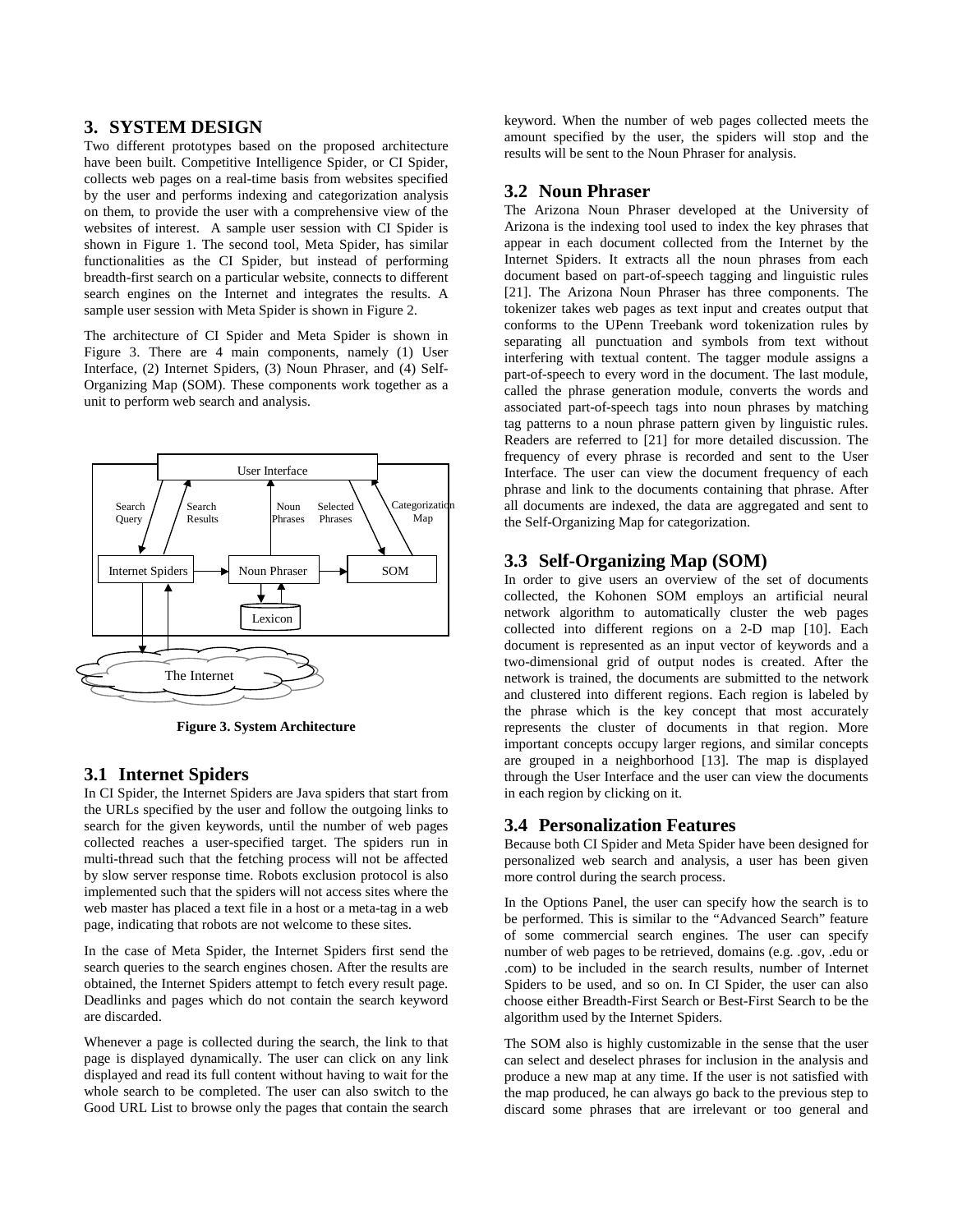generate a new map within seconds. The systems also let each user store a personalized "dictionary" which contains the terms that the user does not want to be included in the results of the Arizona Noun Phraser and the SOM.

Another important functionality incorporated in the system is the Save function. The user can save a completed search session and open it at a later time. This feature allows the user to perform a web search and review it in the future. This also helps users who want to monitor web pages on a particular topic or website.

# **4. EVALUATION METHODOLOGIES**

Two separate experiments have been conducted to evaluate CI Spider and Meta Spider. Because we designed the two spider systems to facilitate both document retrieval and document categorization tasks, traditional evaluation methodologies would not have been appropriate. These methodologies treat document retrieval and document categorization separately. In our experiments, the experimental task was therefore so designed as to permit evaluation of the performance of a combination of their functionalities in identifying the major themes related to a certain topic being searched.

# **4.1 Evaluation of CI Spider**

In our experiment, CI Spider was compared with the usual methods that Internet users use to search for information on the Internet. General users usually use popular commercial search engines to collect data on the Internet, or they simply explore the Internet manually. Therefore, these two search methods were compared with the CI Spider. The first method evaluated was Lycos, chosen because it is one of the few popular search engines that offer the functionality to search for a certain keyword in a given web domain. The second method was "within-site" browsing and searching. In this method the subject was allowed to freely explore the contents in the given website using an Internet browser. When using CI Spider, the subject was allowed to use all the components including Noun Phraser and SOM.

Each subject first tried to locate the pages containing the given topic within the given web host using the different search methods described above. The subject was required to comprehend the contents of all the web pages relevant to that keyword, and to summarize the findings as a number of themes. In our experiment, a theme was defined as "a short phrase which describes a certain topic." Phrases like "success of the 9840 tape drive in the market" and "business transformation services" are examples of themes in our experiment. By examining the themes that the subjects came up with using different search methods, we were able to evaluate how effectively and efficiently each method helped a user locate a collection of documents and gain a general understanding of the response to a given search query on a certain website. Websites with different sizes, ranging from small sites such as www.eye2eye.com to large sites such as www.ibm.com were chosen for the experiments.

Six search queries were designed for the experiment, based on suggestions given by professionals working in the field of competitive intelligence. For example, one of our search tasks was to locate and summarize the information related to "merger" on the website of a company called Phoenix Technologies

(www.phoenix.com). Two pilot studies were conducted in order to refine the search tasks and experiment design. During the real experiment, thirty subjects, mostly information systems management students, were recruited and each subject was required to perform three out of the six different searches using the three different search methods. At the beginning of each experiment session, the subject was trained in using these search methods. Each subject performed at least one complete search session for each of the 3 search methods until he felt comfortable with each method. Rotation was applied such that the order of search methods and search tasks tested would not bias our results.

# **4.2 Evaluation of Meta Spider**

Meta Spider was compared with MetaCrawler and NorthernLight. MetaCrawler (www.metacrawler.com) is a renowned, popular meta-search engine and has been recognized for its adaptability, portability and scalability [20]. NorthernLight (www.northernlight.com), being one of the largest search engines on the web, provides clustering functionality to classify search results into different categories. When using Meta Spider, the subject was allowed to use all the components including Noun Phraser and SOM.

Each subject was required to use the different search tools to collect information related to the given topic. As in the CI Spider experiment, each subject was required to summarize the web pages collected as a number of themes. The search topics were chosen from TREC 6 topics. Because the TREC topics were not especially designed for web document retrieval, care was taken to make sure each search topic was valid and retrievable on the Internet. Thirty undergraduate students from an MIS class at The University of Arizona were recruited to undertake the experiment. Training and rotation similar to those used in the CI Spider experiment were applied.

# **5. EXPERIMENT RESULTS AND DISCUSSION**

Two graduate students majoring in library science were recruited as experts for each experiment. They employed the different search methods and tools being evaluated and came up with a comprehensive set of themes for each search task. Their results were then aggregated to form the basis for evaluation. Precision and recall rates for themes were used to measure the effectiveness of each search method.

The time spent for each experiment, including the system response time and the user browsing time, was recorded in order to evaluate the efficiency of the 3 search methods in each experiment. During the studies, we encouraged our subjects to tell us about the search method used and their comments were recorded. Finally, each subject filled out a questionnaire to record further comments about the 3 different methods.

# **5.1 Experiment Results of CI Spider**

The quantitative results of the CI Spider experiment are summarized in Table 1. Four main variables for each subject have been computed for comparison: precision, recall, time, and ease of use. Precision rate and recall rate were calculated as follows: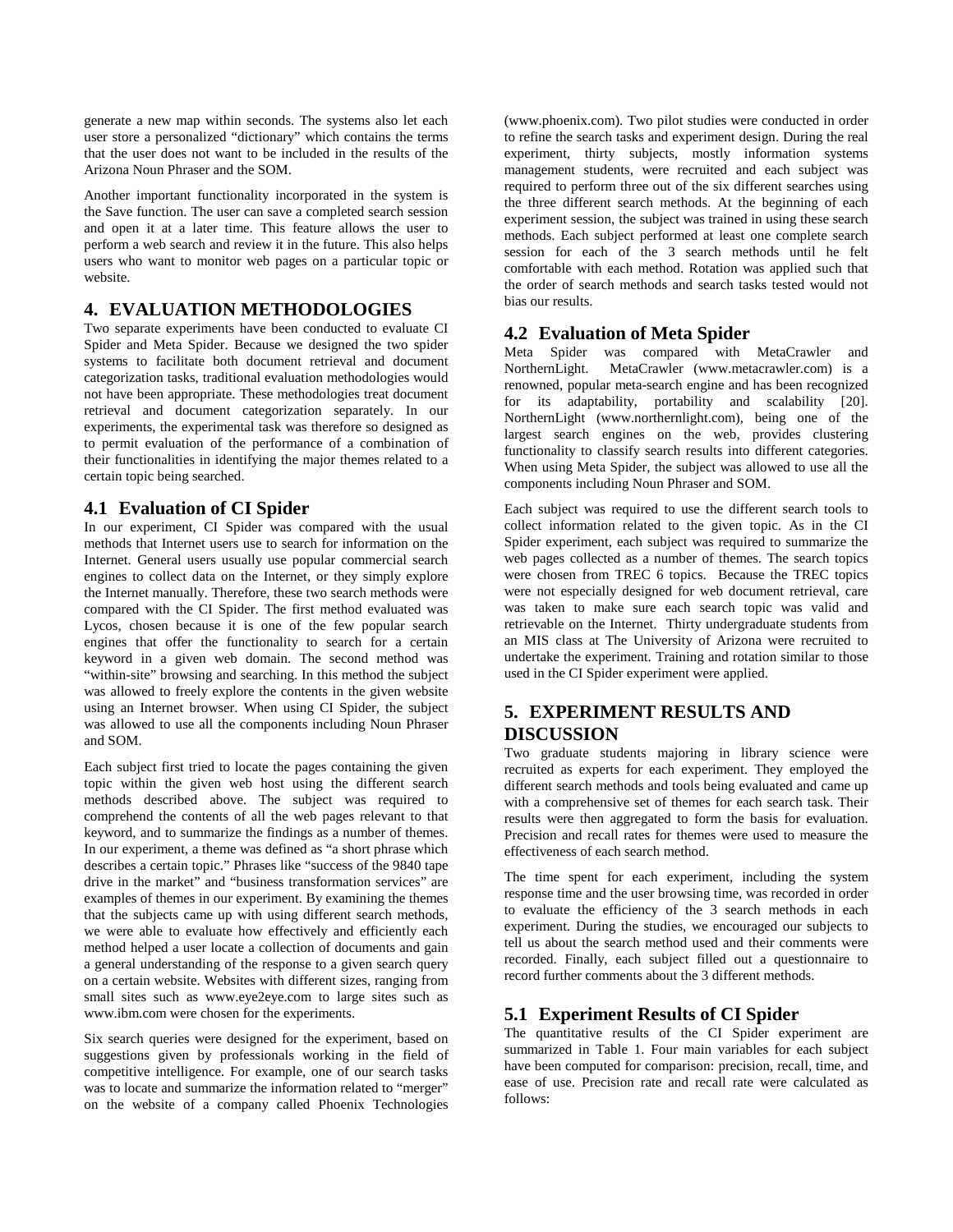| precision | number of correct themes identified by the subject |
|-----------|----------------------------------------------------|
|           | number of all themes identified by the subject     |

| recall | number of correct themes identified by the subject   |
|--------|------------------------------------------------------|
|        | number of all themes identified by the expert judges |

The time recorded was the total duration of the search task, including both response time of the system and the browsing time of the subject. Usability was calculated based on subjects' responses to the question "How easy/difficult is it to locate useful information using [that search method]?" Subjects were required to choose a level from a scale of 1 to 5, with 1 being the most difficult and 5 being the easiest.

In order to see whether the differences between the values were statistically significant, *t*-tests were performed on the experimental data. The results are summarized in Table 2. As can be seen, the precision and recall rates for CI Spider both were significantly higher than those of Lycos at a 5% significant level. CI Spider also was given a statistically higher value than Lycos and within-site browsing and searching in usability.

**Table 1: Experiment results of CI Spider** 

|                  |          | CI Spider | Lycos | Within-Site |
|------------------|----------|-----------|-------|-------------|
|                  |          |           |       | Browsing/   |
|                  |          |           |       | Searching   |
| Precision:       | Mean     | 0.708     | 0.477 | 0.576       |
|                  | Variance | 0.120     | 0.197 | 0.150       |
| Recall:          | Mean     | 0.273     | 0.163 | 0.239       |
|                  | Variance | 0.027     | 0.026 | 0.033       |
| Time(min): Mean  |          | 10.02     | 9.23  | 8.60        |
|                  | Variance | 11.86     | 44.82 | 36.94       |
| Usability*: Mean |          | 3.97      | 3.33  | 3.23        |
|                  | Variance | 1.34      | 1.13  | 1.29        |

\*Based on a scale of 1 to 5, where 1 being the most difficult to use and 5 being the easiest.

**Table 2:** *t***-test results of CI Spider Experiment** 

|           | CI Spider<br>vs Lycos | CI Spider<br>Within-<br><b>VS</b><br>Site $B/S$ | Lycos vs<br>Within-Site<br>B/S |
|-----------|-----------------------|-------------------------------------------------|--------------------------------|
| Precision | $*0.029$              | 0.169                                           | 0.365                          |
| Recall    | $*0.012$              | 0.459                                           | 0.087                          |
| Time      | 0.563                 | 0.255                                           | 0.688                          |
| Usability | $*0.031$              | $*0.016$                                        | 0.126                          |

\* The mean difference is significant at the 0.05 level.

# **5.2 Experiment Results of Meta Spider**

Three variables, namely precision, recall, and time, have been computed for comparison in the Meta Spider experiment and the results are summarized in Table 3. The *t-*test results are summarized in Table 4. In terms of precision, Meta Spider performed better than MetaCrawler and NorthernLight, and the difference with NorthernLight was statistically significant. For recall rate, Meta Spider was comparable to MetaCrawler and better than NorthernLight.

**Table 3: Experiment results of Meta Spider** 

|                 |          | Meta   | Meta-   | Northern- |
|-----------------|----------|--------|---------|-----------|
|                 |          | Spider | Crawler | Light     |
| Precision:      | Mean     | 0.815  | 0.697   | 0.561     |
|                 | Variance | 0.281  | 0.315   | 0.402     |
| Recall:         | Mean     | 0.308  | 0.331   | 0.203     |
|                 | Variance | 0.331  | 0.291   | 0.181     |
| Time(min): Mean |          | 10.93  | 11.13   | 11.00     |
|                 | Variance | 4.04   | 4.72    | 5.23      |

| Table 4: t-test results of Meta Spider Experiment |  |  |  |  |
|---------------------------------------------------|--|--|--|--|
|---------------------------------------------------|--|--|--|--|

|           | Meta      | Meta      | Meta-      |
|-----------|-----------|-----------|------------|
|           | Spider vs | Spider vs | Crawler vs |
|           | Meta-     | Northern- | Northern-  |
|           | Crawler   | Light     | Light      |
| Precision | 0.540     | $*0.013$  | 0.360      |
| Recall    | 1.000     | 0.304     | 0.139      |
| Time      | 1.000     | 1.000     | 1.000      |

\* The mean difference is significant at the 0.05 level.

# **5.3 Strength and Weakness Analysis**

#### *5.3.1 Precision and Recall*

The *t*-test results show that CI Spider performed statistically better in both precision and recall than Lycos, and Meta Spider performed better than NorthernLight in precision. In terms of precision, we suggest that the main reason for the high precision rate of CI Spider and Meta Spider is their ability to fetch and verify the content of each web page in real time. That means our Spiders can ensure that every page shown to the user contains the keyword being searched. On the other hand, we found that indexes in Lycos and NorthernLight, like most other search engines, were often outdated. A number of URLs returned by these two search engines were irrelevant or dead links, resulting in low precision. Subjects also reported that in some cases two or more URLs returned by Lycos pointed to the same page, which led to wasted time verifying the validity of each page.

The high recall rate of CI Spider is mainly attributable to the exhaustive searching nature of the spiders. Lycos has the lowest recall rate because, like most other commercial search engines, it samples only a number of web pages in each website, thereby missing other pages that contain the keyword. For within-site browsing and searching, a user is more likely to miss some important pages because the process is mentally exhausting.

#### *5.3.2 Display and Analysis of Web Pages*

In the CI Spider study, subjects believed it was easier to find useful information using CI Spider (with a score of 3.97/5.00) than using Lycos domain search (3.33) or manual within-site browsing and searching (3.23). Three main reasons may account for this. The first is the high precision and recall discussed above. The high quality of data saved users considerable time and mental effort. Second, the intuitive and useful interface design helped subjects locate information they needed more easily. Third, the analysis tools helped subjects form an overview of all the relevant web pages collected. The Arizona Noun Phraser allowed subjects to narrow and refine their searches as well as provided a list of key phrases that represented the collection. The Self-Organizing Map generated a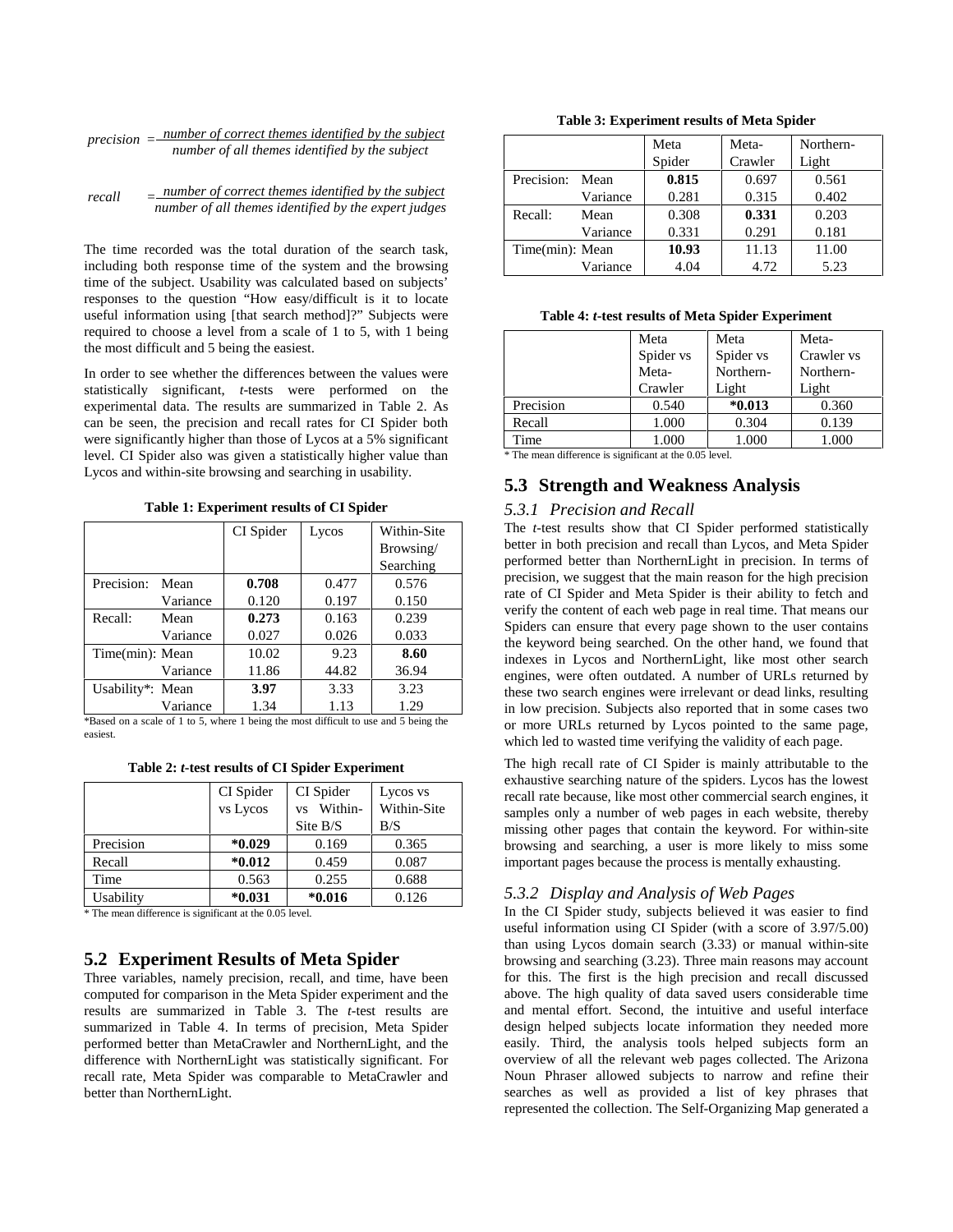2-D map display on which subjects could click to view the documents related to a particular theme of the collection.

In our post-test questionnaires in the CI Spider experiment, we found that 77% of subjects found the Good URL List useful for their analyses, while 40% of subjects found either the Noun Phraser or the SOM useful. This suggests that while many subjects preferred traditional search result list, a significant portion of subjects were able to gain from the use of advanced analysis tools. Similar results were obtained in the Meta Spider experiment, in which 77% of subjects found the list display useful and 45% found either the Noun Phraser or the SOM useful.

#### *5.3.3 Speed*

The *t*-test results demonstrated that the three search methods in each experiment did not differ significantly in time requirements. As discussed in the previous section, the time used for comparison is total searching time and browsing time. Real-time indexing and fetching time, which usually takes more than 3 minutes, also was included in the total time for CI Spider and Meta Spider. Therefore, we anticipate that the two Spiders can let users spend less time and effort in the whole search process, because the users only need to browse the verified results.

#### **6. CONCLUSION**

The results of the two studies are encouraging. They indicate that the use of CI Spider and Meta Spider can potentially facilitate the web searching process for Internet users with different needs by using a personalized approach. The results also demonstrated that powerful AI techniques such as noun phrasing and SOM can be processed on the user's personal computer to perform further analysis on web search results, which allows the user to understand the search topic more correctly and more completely. We believe that many other powerful techniques can possibly be implemented on client-side search tools to improve efficiency and effectiveness in web search as well as other information retrieval applications.

#### **7. ACKNOWLEDGMENTS**

We would like to express our gratitude to the following agencies for supporting this project:

- NSF Digital Library Initiative-2, "High-performance Digital Library Systems: From Information Retrieval to Knowledge Management", IIS-9817473, April 1999-March 2002.
- NSF/CISE/CSS, "An Intelligent CSCW Workbench: Personalized Analysis and Visualization", IIS-9800696, June 1998-June 2001.

We would also like to thank all the members of the Artificial Intelligence Lab at the University of Arizona who have contributed in developing the two search tools, in particular Wojciech Wyzga, Harry Li, Andy Clements, Ye Fang, David Hendriawan, Hadi Bunnalim, Ming Yin, Haiyan Fan, Bill Oliver and Esther Chou.

#### **8. REFERENCES**

- [1] Bowman, C., Danzig, P., Manber, U. and Schwartz, F. Scalable Internet Resource Discovery: Research Problems and Approaches, Communications of the ACM 37(8): 98- 107 (1994).
- [2] Chakrabarti, S., van der Berg, M. and Dom, B. Focused Crawling: A New Approach to Topic-Specific Web Resource Discovery, in Proceedings of the 8th International World Wide Web Conference (Toronto, Canada, 1999).
- [3] Chen, H., Schufels, C. and Orwig, R. Internet Categorization and Search: A Self-Organizing Approach, Journal of Visual Communication and Image Representation, 7(1): 88-102 (1996).
- [4] Chignell, M. H., Gwizdka, J. and Bodner, R. C. Discriminating Meta-Search: A Framework for Evaluation. Information Processing and Management, 35 (1999).
- [5] Cho, J., Garcia-Molina, H. and Page, L. Efficient Crawling Through URL Ordering, in Proceedings of the 7th World Wide Web Conference (Brisbane, Australia, Apr 1998).
- [6] Fox, E., Hix, D., Nowell, L. T., Brueni, D. J., Wake, W. C., Lenwood, S. H. and Rao, D. Users, User Interfaces, and Objects: Envision, A Digital Library. Journal of the American Society for Information Science, 44(8)**,** 480-491 (1993).
- [7] Hearst, M. TileBars: Visualization of Term Distribution Information in Full Text Information Access, in Proceedings of the ACM SIGCHI Conference on Human Factors in Computing Systems (CHI'95), 59-66 (1995).
- [8] Hearst, M. and Pedersen, J. Reexamining the Cluster Hypothesis: Scatter/Gather on Retrieval Results, in Proceedings of the 19th International ACM SIGIR Conference on Research and Development in Information Retrieval (SIGIR'96), 76-84 (1996).
- [9] Inktomi WebMap, http://www.inktomi.com/webmap/
- [10] Kohonen, T. Self-Organizing Maps. Springer-Verlag, Berlin, 1995.
- [11] Kohonen, T. Exploration of Very Large Databases by Self-Organizing Maps, in Proceedings of the IEEE International Conference on Neural Networks, 1:1-6 (1997).
- [12] Lawrence, S. and Giles, C. L. Accessibility of Information on the Web, Nature, 400 (1999), 107-109.
- [13] Lin, C., Chen, H. and Nunamaker J. Verifying the Proximity and Size Hypothesis for Self-Organizing Maps. Journal of Management Information Systems, 16(3) (1999- 2000), 61-73.
- [14] Lin, X., Soergel, D., and Marchionini, G. A Self-organizing Semantic Map for Information Retrieval, in Proceedings of the 14th International ACM SIGIR Conference on Research and Development in Information Retrieval (1991), 262-269.
- [15] Maes, P. Agents that Reduce Work and Information Overload. Communications of the ACM, 37(7) (July 1994), 31-40.